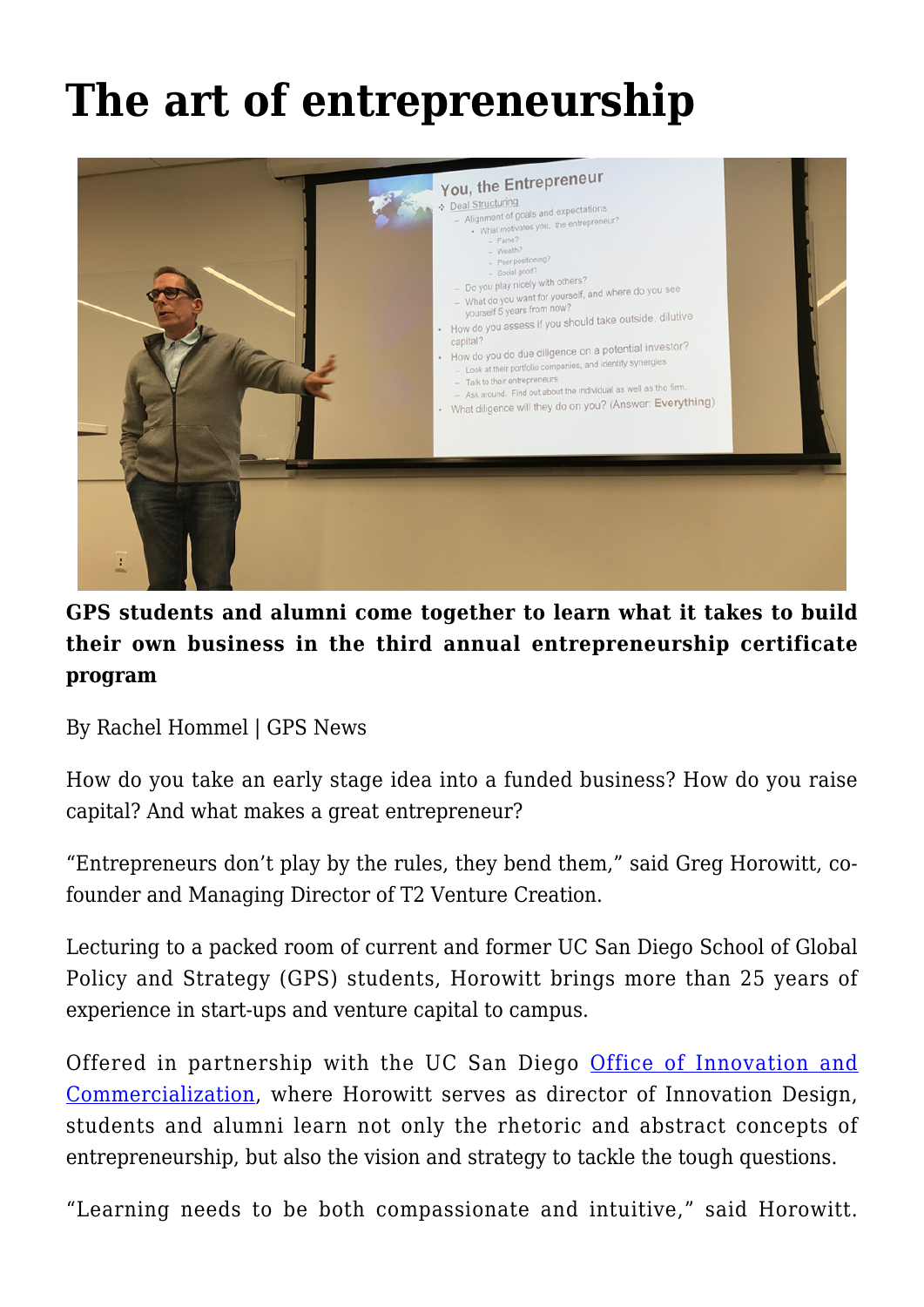"Approaching entrepreneurship with a sense of empathy is absolutely critical to being a great entrepreneur. Technology doesn't make anything happen, it's the people behind it."

In its third year, the program offers seven 90-minute workshops and is free to attend for GPS students and alumni.

Each week, workshops are led by experts in the field of market development, finance, leadership, social enterprise and business generation. They teach future venture capitalists how to be human capitalists – to be authentic and work well with others, from the early stages of start-ups to budding business ideas.



"Entrepreneurship is key, because regardless whether a student or alumnus is interested in starting their own organization or not, most employers are looking for employees that think like an entrepreneur. People who are nimble and innovative and who are creative problem solvers," said David Robertson, director of Career Services at GPS.

Created for current students and alumni alike, the certificate has been rewarding to all involved. Tim Rogers '06 has always been interested in entrepreneurship, including conducting research on China's venture capital market while at GPS. Graduating with his master's degree from GPS where he focused on international management and China, he stresses the importance of venture capital in his work post-graduation.

"I have been at Booz Allen Hamilton for over 5 years and I feel that entrepreneurial thinking is an important ingredient to being a successful consultant," said Rogers.

"I am a firm believer that free markets, entrepreneurship and access to capital are the keys to long term prosperity and advancing the human condition."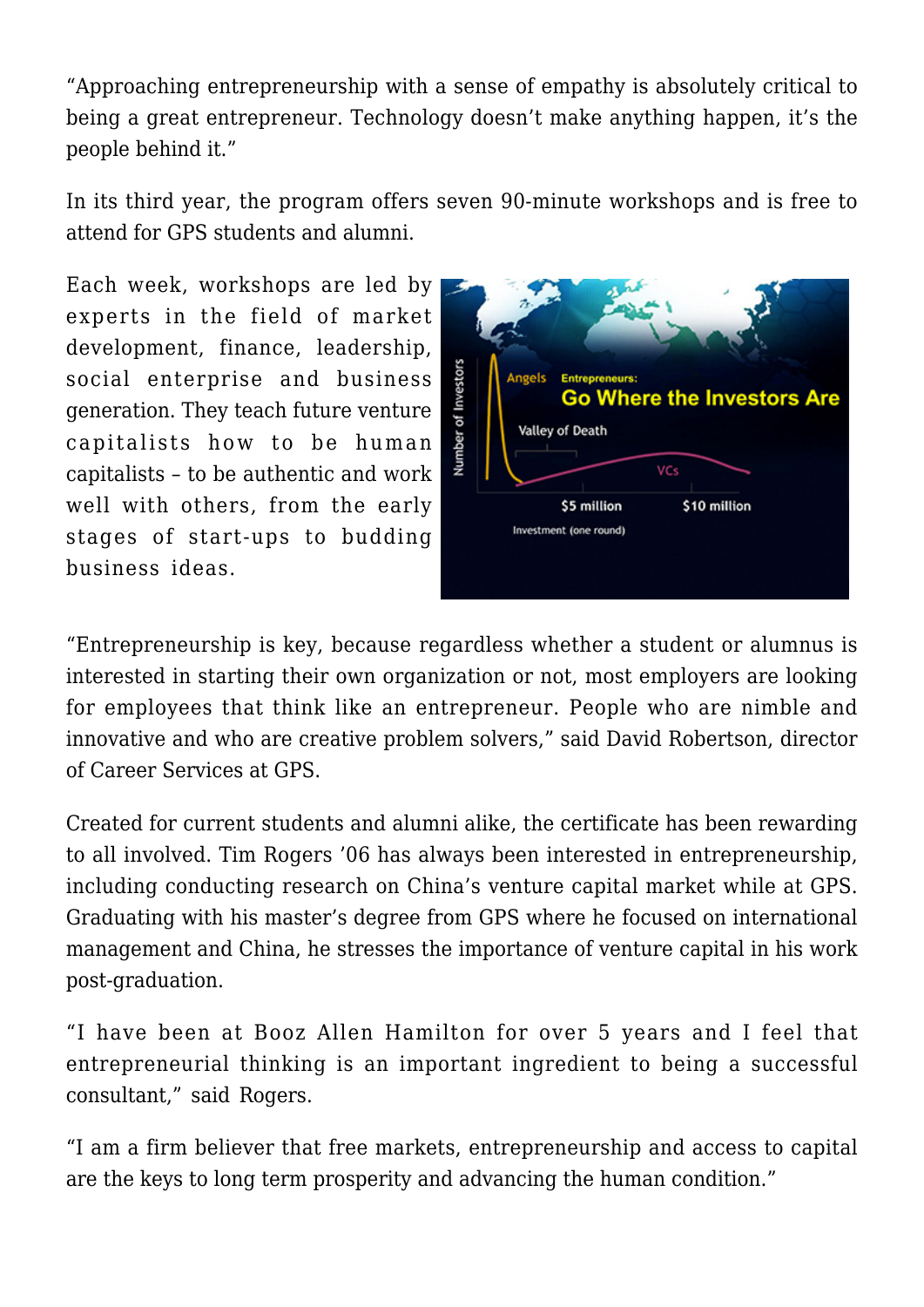Darcy Cook '91, who is currently making a career pivot, currently consults for a few blue tech start-ups, providing development and technical writing support. In an effort to better understand how entrepreneurs work and their constraints, she cites the valuable lessons learned from week to week.

"For me, the class was informative, enlightening and entertaining. An opportunity to learn about entrepreneurship from a cadre of seasoned and successful professionals I would not otherwise have had access to," said Cook.

As for current students, the certificate offers real world skills to equip them for their goals after graduation.



Katy Sperry, 2019 Master of International Affairs candidate, plans to be a social entrepreneur, and with her former background at tech companies like Amazon and Uber Eats, feels confident she will achieve this goal. While knowledgeable about how to take a small business and grow it into a successful company, a big hole in her knowledge is how to get venture capital. A common topic

throughout the certificate workshops.

"The program keeps my eye on the ball in terms of my true passion, and it helps me focused on the reason why I came here in the first place," said Sperry.

Sperry is currently in the [International Development and Nonprofit Management](https://gps.ucsd.edu/academics/mia.html#Career-Track-Requirement) [career track](https://gps.ucsd.edu/academics/mia.html#Career-Track-Requirement) and has a regional focus on China. Coming from a few years of experience in corporate world, she believes that the certificate combined with real development knowledge from GPS is the perfect combination to go out and change the world.

Derek Goeriz, 2019 [Master of Advanced Studies in International Affairs](https://gps.ucsd.edu/academics/mas-ia.html) candidate, sees the certificate as a way to enhance his own interest in entrepreneurship, innovation and venture capital, and is currently applying for a Kauffman Fellowship in venture capital.